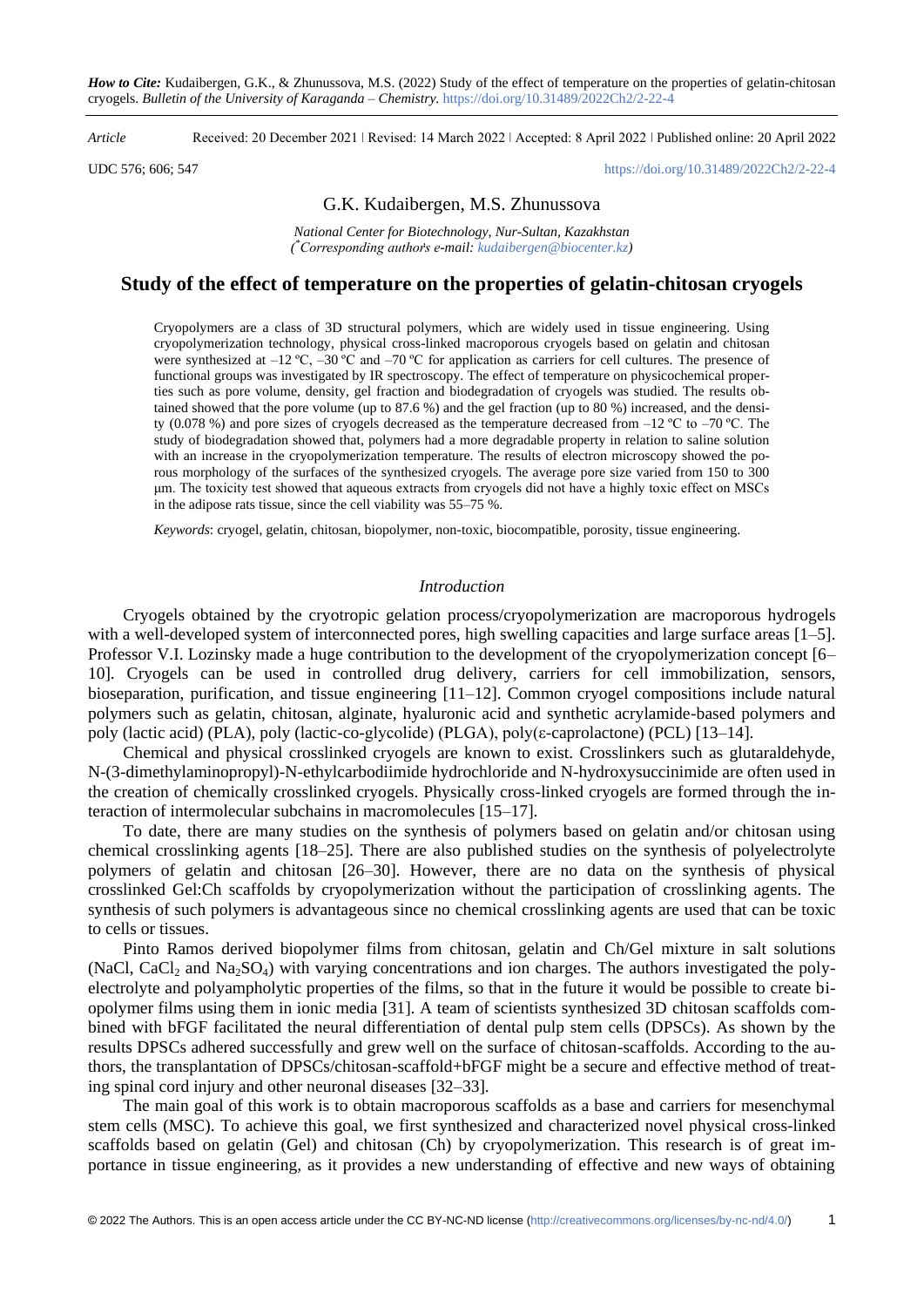biopolymers without the use of chemicals toxic to cells and tissues. Thus, the obtained cryogels can be used as carriers of stem cells and can be used in the treatment of bone damage.

### *Experimental*

# *Preparation and characterization of cryogels*

The GelCh cryogels were prepared by dissolving a gelatin  $(0.4 % w/v)$  and a chitosan  $(0.2 % w/v)$  in 1 % acetic acid solution. The acidity of the solution was then adjusted using 1 M of NaOH to pH = 5 to protonate amine groups of Ch. After the solution was transferred in syringes and incubated for  $-12^{\circ}$ C (GelCh12), –30 ºC (GelCh30) and –70 ºC (GelCh70) for 24 h. After thawing at room temperature, the physically crosslinked polymers thus formed were washed with MilliQ water and PBS ( $pH = 7.4$ ) and lyophilized using Martin Christ Beta 2-8 LDplus freeze dryer. GelCh cryogels were stored in a dark place at room temperature for further use.

Gel fractions, the degree of degradation and the density of cryogels were determined according to a well-known method [15].

The gel percent was calculated by the formula [34]:

$$
Gel\left(\%\right) = \frac{W_w}{W_i} \times 100\,,\tag{1}
$$

where  $W_w$  and  $W_i$  are weight of the swollen dry gel and a sample, which was not immersed in water but directly freeze-dried.

Cryogels were weighed  $(W_1)$  and transferred to 50 ml tubes filled with sterile 0.1M PBS (pH 7.4). The tubes were incubated at 37 °C for 8 weeks, during which the solution was refreshed twice in a week. At predetermined times, cryogel samples were taken from the solution and washed with deionized water. After freeze-drying overnight and weighing  $(W_2)$  the degree of degradation was determined by the following formula [15, 18]:

$$
DD(\% ) = \frac{W_1 - W_2}{W_1} \times 100.
$$
 (2)

The density of cryogels was evaluated from the mass-to-volume ratio of dry cryogels. The apparent density  $(\rho)$  was obtained from the equation [15, 35]:

$$
\rho = \frac{W}{\pi \times (D/2)^2 \times H},\tag{3}
$$

where, *W* is the weight of the cryogel, *D* is the diameter and *H* is the thickness of polymers.

The pore volume of the cryogels was estimated from the uptake of ethanol into the pores. Ethanol is a non-solvent for the cryogels and it easily penetrates into the pores. The measurements were carried out by immersing dry cryogel specimens with a mass of  $W_D$  into absolute ethanol for 1 h and then recording their final mass W<sub>S</sub>. The pore volume (PV) was calculated by the following formula [15, 36]:<br> $W_s(W_s - W_D)_{\text{total}}$ 

$$
PV(\% ) = \frac{(W_s - W_D)}{W_s} \times 100.
$$
 (4)

The measurements were performed in triplicate and the average value was found.

The cryogels were lyophilized and the Fourier transform infrared (FTIR) spectra (Nicolet iS 10, Thermo Fisher Scientific) of these lyophilized samples were recorded in the wavelength range of 4000–400 cm<sup>-1</sup>.

The morphology of dried cryogels was observed using a scanning electron microscope (SEM, Auriga Crossbeam 540, Carl Zeiss) after coating with gold 5 nm.

*MTT assay*

The cultivation of rat adipose-derived MSC (ADMSC) and MTT assay were obtained as previously described [15]. In this study outbred male Wistar rats weighing 280–330 grams were used. The study was carried out according to the guidelines of the Declaration of Helsinki and approved by the Local Ethics Committee of the National Center for Biotechnology (number NCB-04-2020).

For the statistical analysis, all the physical, chemical and biological experiments on cryogel samples were performed in triplicate. All the experimental values were expressed in the form of mean  $\pm$  standard error and the limit of experimental error of each test was  $\pm$  5 %, which had been considered as statistically significant.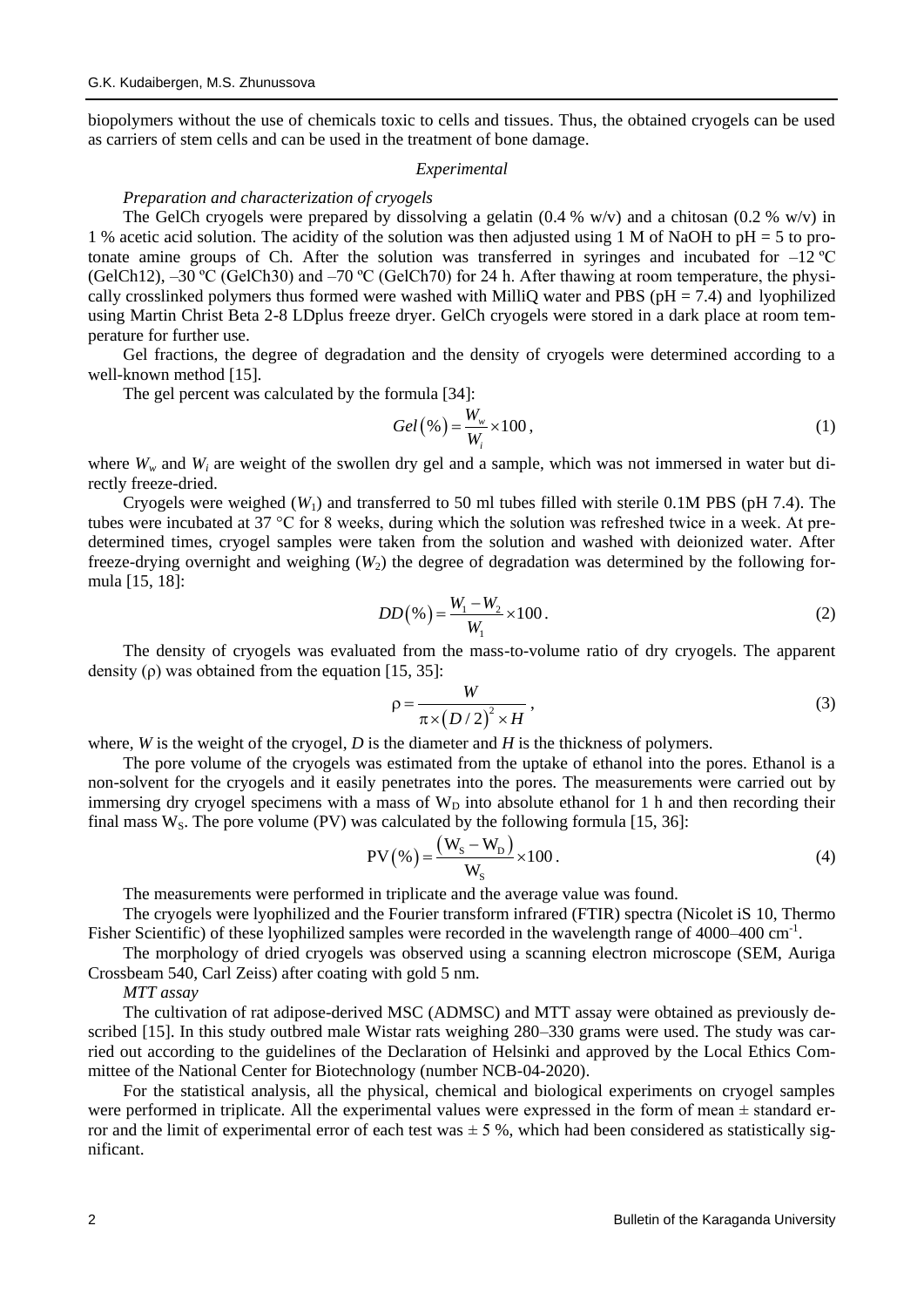### *Results and Discussion*

Ch contains amine groups and exhibits the properties of polyelectrolytes [37]. Gel, consisting of negative carboxyl and positive amine groups, shows the properties of polyampholytes [38]. The formation of the 3D macroporous structure of GelCh cryogels occurs due to the interaction of negatively charged carboxyl groups (–COOH) of gelatin and positively charged amino groups (–NH2) of chitosan, which form a polyelectrolyte interaction between the macromolecules chains (Fig. 1).



Figure 1. Scheme showing the cryogels formation

The spectrum of cryogels shows a band in the range of  $3000-3600 \text{ cm}^{-1}$ , which belongs to the stretching vibrations of the O–H and N–H functional group (amide A) that is involved in the intramolecular hydrogen bond between chitosan and gelatin molecules. The bands at 2800–2900 cm<sup>-1</sup> are due to several symmetric and asymmetric stretching vibrations of C-H. The bands at 1650 cm<sup>-1</sup> refer to CO and CN amide I. The spectra at 1535  $cm^{-1}$  refer to bending vibrations of NH groups and stretching vibrations of CN groups (amide II). The absorption of the spectrum in the  $1243 \text{ cm}^{-1}$  range belongs to stretching vibrations of CN-groups (amide III). The troughs at 1065  $cm^{-1}$  are due to stretching vibrations of C–O groups. The bands at 887 and 675 cm<sup>-1</sup> are related to the vibrations of C-H and N-H groups (Fig. 2).



Figure 2. FTIR spectra of GelChCS cryogels

GelCh cryogels were synthesized by dissolving gelatin and chitosan in acetic acid using cryogelation technology at  $-12 \degree C$ ,  $-30 \degree C$  and  $-70 \degree C$  without using any chemical crosslinkers (Table 1).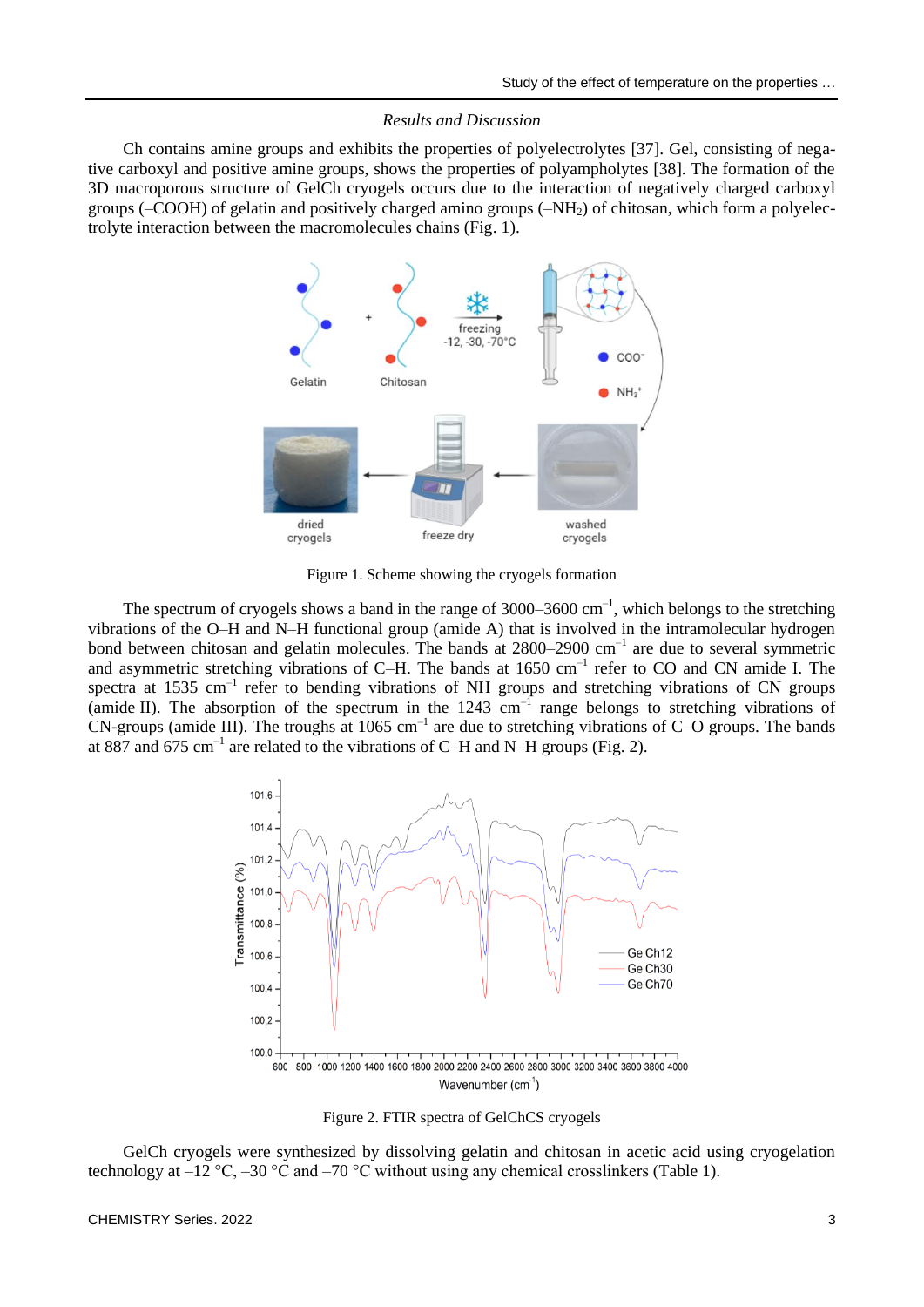Table 1

| Samples             | ጉ °Ր  | Gel percent (%) | Density $(g/ml)$  | Pore volume (%) |
|---------------------|-------|-----------------|-------------------|-----------------|
| GelCh12             | $-12$ | $73 \pm 1$      | $0.095 \pm 0.005$ | $84.6 \pm 3$    |
| GelCh <sub>30</sub> | -30   | $79\pm3$        | $0.085 \pm 0.006$ | $86.5 \pm 4$    |
| GelCh70             | -70   | 80±1            | $0.078 \pm 0.005$ | 87 6±2          |

**Summary properties of GelCh cryogels**

As can be seen from Table 1, the yield of the gelfraction for cryogels is maximum one with decreasing temperature. This is due to the fact that at a lower temperature tightly crosslinked polymer networks are formed, in which the sol (soluble part) fraction is present to a lesser extent. Compared to the GelCh70 sample in the GelCh12 sample, the yield of the gel and sol fractions is 80 and 73 %, respectively. This may also be due to the hydrophilic properties of gelatin and the looser structure of the polymer. As the results show, the porosity of scaffolds decreases with an increase in the their density. The synthesized cryogels have a high pore volume of 85-88 %. The more porous the polymer, the better it is for the penetration of fluids and cells. Biodegradation in PBS solution over 8 weeks was studied to confirm the cryogels biocompatibility (Fig. 3).



Figure 3. Biodegradation behavior of the cryogels in PBS at 37 °C for 8 weeks

The *in vitro* decomposition rate of cryogels was 67 % (GelCh12), 58 % (GelCh30) and 55 % (GelCh70). Compared to covalently bonded cryogels, the synthesized cryogels showed a high percentage of degradation of the polymer matrix. Upon biodegradation, cryogel macromolecules (long polymer chains) break down into low molecules (oligomeric units), which dissolve in the solvent and lead to weight loss. The presence of water-soluble gelatin gives additional hydrophilicity to polymers, in which monomer chains are rapidly hydrolyzed. Interestingly, the degree of biodegradation decreases with decreasing temperature, since cryogels are not linked by a covalent bond. All cryogels exhibit a high degree of decomposition. The degradation of cryogels is influenced by its surface morphology and pore size (Fig. 4).



*a* — GelCh12; *b* — GelCh30; *c* — GelCh70

Figure 4. SEM of cryogels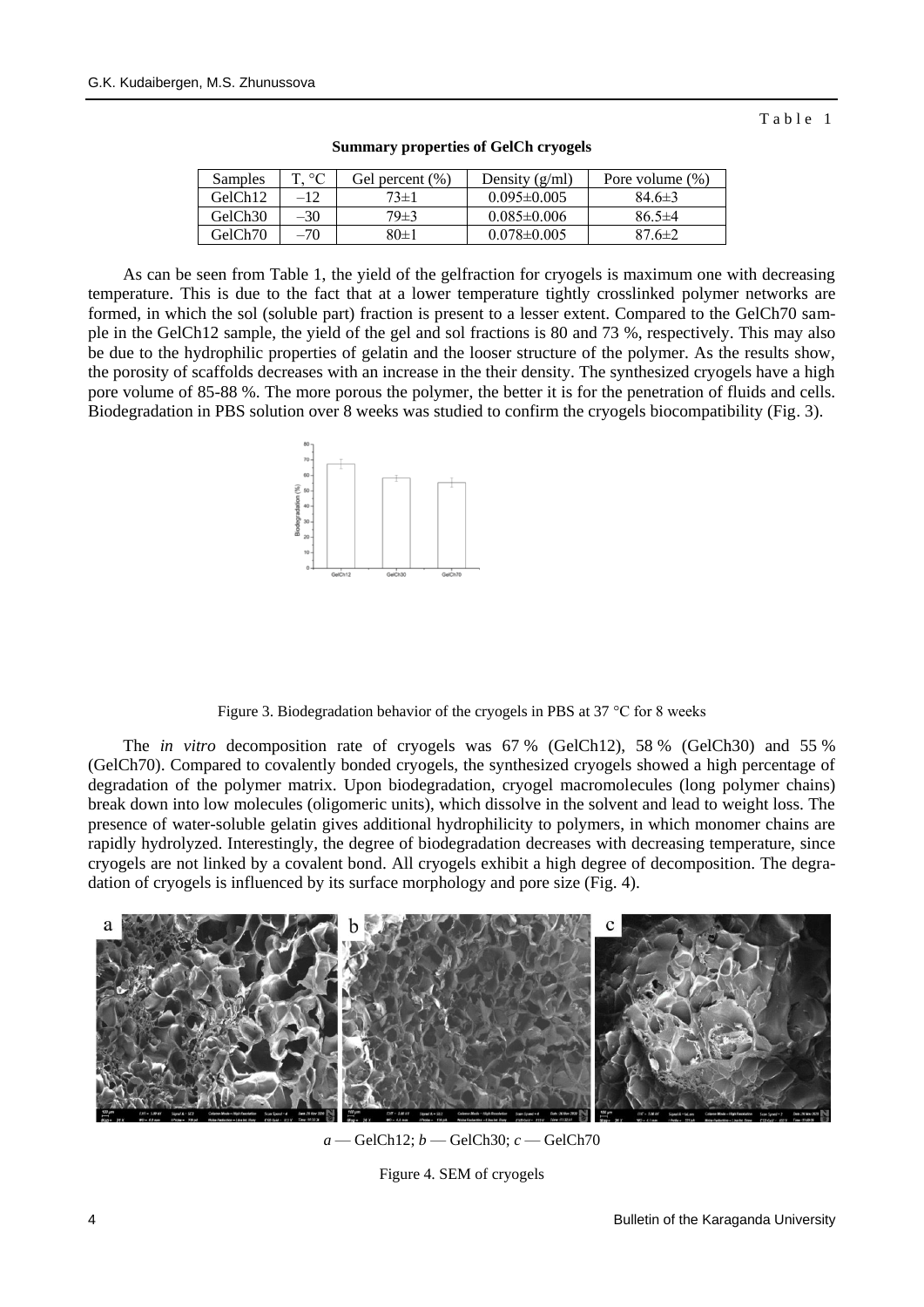The surface morphology of the synthesized polymers was investigated by the SEM method. As can be seen from Figure 4, the surface of the synthesized cryogels is changed significantly under the influence of temperature. The surface of cryogels has a porous structure with unevenly distributed pores. As the temperature decreases, the formation of more closed pores is observed. The pore size of cryogels varies from 150 to 300 μm. Comparing cryogels, one can notice a tendency that GelCh30 has a more uniform pore distribution, while GelCh12 has a random distribution. This is possibly due to self-assembly between gelatin and chitosan. The resulting pore sizes can be sufficient for cell cultivation, since the biggest pore size accommodates more cells that can agglomerate. Thus, the pores provide intercellular contact between cells, showing higher markers of chondrogenesis, and can be used for the treatment of bone regeneration and in tissue engineering in general.

To determine the cytotoxicity of cryogels, an MTT assay was conducted using primary culture of rat ADMSC (Fig. 5).



Figure 5. Effects of extracts of cryogels on cell viability of rat ADMSC presented as percentage of cell viability versus concentration of the extracts (\*p value  $\leq 0.05$ )

The extracts from cryogels exhibit a weak toxic effect on rat ADMSC and display more than 55 % of cell viability after treatment with concentration of 1.25 mg/ml. The viability of rat ADMSC cells at a concentration of 0.156 mg/ml with cryogel extracts showed the highest cell viability (up to 75 %). Thus, MTT assay revealed that GelCh12, GelCh30 and GelCh70 cryogels were biocompatible and suitable for further applications in *in vivo* studies.

# *Conclusions*

Macroporous cryogels based on gelatin and chitosan were synthesized using the cryopolymerization method at various temperatures  $(-12, -30$  and  $-70$  °C) without chemical crosslinking agents. The formation of the 3D macroporous structure of GelCh cryogels occurs due to the interaction of negatively charged carboxyl groups (–COOH) of gelatin and positively charged amino groups  $(-NH<sub>2</sub>)$  of chitosan, which form a polyelectrolyte interaction between the macromolecules chains. The functional groups of cryogels were identified by IR spectroscopy. The effect of temperature on physicochemical properties of cryogels, namely GelCh12, GelCh30 and GelCh70 was studied. Thus,, the pore volume (up to 87.6 %) and the gel fraction (up to 80 %) increase and the density (0.078 %) and the pore size of cryogels decrease with decreasing temperature. SEM results showed a macroporous surface of the cryogels. Comparing cryogels, one can notice a tendency that GelCh30 has a more uniform pore distribution, while GelCh12 has a random distribution. Since cryogels are composed of natural polymers and obtained without the use of chemical crosslinking agents, degradation products are expected not to cause immune rejection problems during implantation, which in turn makes such materials potentially useful for tissue engineering.

### *Acknowledgments*

This research has been funded by the Science Committee of the Ministry of Education and Science of the Republic of Kazakhstan (Grant No. AP08052556). All measurements were performed using equipment of the Nazarbayev University.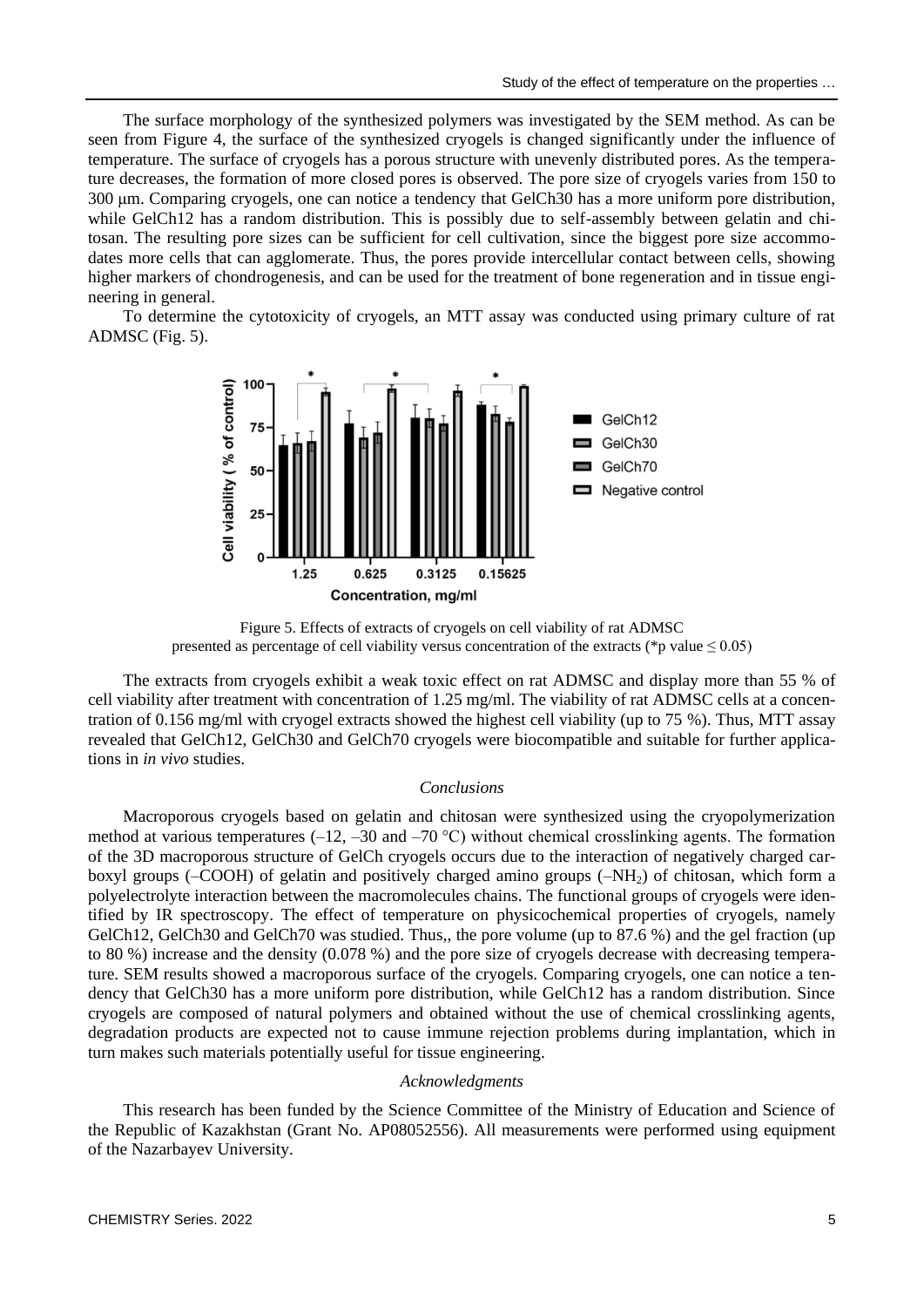#### References

1 Savina I.N. Design and Assessment of Biodegradable Macroporous Cryogels as Advanced Tissue Engineering and Drug Carrying Materials / I.N. Savina, M. Zoughaib, A.A. Yergeshov // Gels. — 2021. — Vol. 7, No. 3. — P. 79. <https://doi.org/10.3390/gels5020027>

2 Jones L.O. Cryogels: Recent applications in 3D-bioprinting, injectable cryogels, drug delivery, and wound healing / L.O. Jones, L. Williams, T. Boam, M. Kalmet, C. Oguike, F.L. Hatton // Beilstein Journal of Organic Chemistry. — 2021. — Vol. 17. — P. 2553–2569.<https://doi.org/10.3762/bjoc.17.171>

3 Lozinsky V.I. (2020). Cryostructuring of Polymeric Systems. 55. Retrospective View on the More than 40 Years of Studies Performed in the A.N. Nesmeyanov Institute of Organoelement Compounds with Respect of the Cryostructuring Processes in Polymeric Systems / V. I. Lozinsky // Gels. — 2020. — Vol. 6, No. 3. — P. 29[. https://doi.org/10.3390/gels6030029](https://doi.org/10.3390/gels6030029)

4 Razavi M. Three-dimensional cryogels for biomedical applications / M. Razavi, Y. Qiao, A.S. Thakor // Journal of Biomedical Materials Research Part A. — 2009. — Vol. 107, No. 12. — P. 2736–2755[. https://doi.org/10.1002/jbm.a.36777](https://doi.org/10.1002/jbm.a.36777)

5 Klivenko A. Biocompatible cryogels: Preparation and application / A. Klivenko, B. Mussabayeva, B. Gaisina, A. Sabitova // Bulletin of the University of Karaganda — Chemistry. — 2021. — Vol. 103, No. 3. — P. 4–20. [https://](https://chemistry-vestnik.ksu.kz/apart/2021-103-3/01.pdf) [doi:10.31489/2021ch3/4-20](https://chemistry-vestnik.ksu.kz/apart/2021-103-3/01.pdf)

6 Rodionov I.A. Cryostructuring of polymer systems. Proteinaceous wide-pore cryogels generated by the action of denaturant/reductant mixtures on bovine serum albumin in moderately frozen aqueous media / I.A. Rodionov, N.V. Grinberg, T.V. Burova, V.Y. Grinberg, V.I. Lozinsky // Soft Matter. — 2015. — Vol. 11, No. 24. — P. 4921–4931[. https://doi.org/10.1039/C4SM02814G](https://doi.org/10.1039/C4SM02814G)

7 Podorozhko E.A. A Study of cryostructuring of polymer systems. 41. Complex and composite poly(vinyl alcohol) cryogels containing soluble and insoluble forms of chitosan, respectively / E.A. Podorozhko, G.R. Ul'Yabaeva, N.R. Kil'Deeva, V.E. Tikhonov, Y.A. Antonov, I.L. Zhuravleva, V.I. Lozinsky // Colloid Journal. — 2016. — Vol. 78, No. 1. — P. 90–101. [https://](https://link.springer.com/article/10.1134/S1061933X16010130) [doi:10.1134/s1061933x16010130](https://link.springer.com/article/10.1134/S1061933X16010130)

8 Lozinsky V.I. Cryostructuring of Polymeric Systems. 50.† Cryogels and Cryotropic Gel-Formation: Terms and Definitions / V.I. Lozinsky // Gels. — 2018. — Vol. 4, No. 3. — P. 77[. https://doi.org/10.3390/gels4030077](https://doi.org/10.3390/gels4030077)

9 Podorozhko, [E.A. A Study of Cryostructuring of Polymer Systems. 51. The Combined Influence of Porous Cellulose-](https://doi.org/10.1134/s1061933x19020121)[Containing Dispersed Fillers and Salting-Out Electrolytes on the Physicochemical Properties of Composite Poly\(vinyl alcohol\)](https://doi.org/10.1134/s1061933x19020121)  Cryogels / E.A. Podorozhko, V.G. Vasil'Ev, N.K. Vasiliev, V.I. [Lozinsky // Colloid Journal.](https://doi.org/10.1134/s1061933x19020121) — 2019. — Vol. 81, No. 3. — P. 261– [271.](https://doi.org/10.1134/s1061933x19020121) [http://link.springer.com/article/10.1134/S1061933X19020121](http://link.springer.com/article/10.1134/S1061933X19020121?utm_source=researcher_app&utm_medium=referral&utm_campaign=RESR_MRKT_Researcher_inbound)

10 Podorozhko E.A. A Study of Cryostructuring of Polymer Systems. 59. Effect of Cryogenic Treatment of Preliminarily Deformed Poly(vinyl alcohol) Cryogels on Their Physicochemical Properties / E.A. Podorozhko, M.I. Buzin, E.K. Golubev, M.A. Shcherbina, V.I. Lozinsky // Colloid Journal. — 2021. — Vol. 83, No. 5. — P. 634–641. [https://doi.org/10.1134/](https://doi.org/10.1134/S1061933X21050112) [S1061933X21050112](https://doi.org/10.1134/S1061933X21050112)

11 Memic A. Latest Advances in Cryogel Technology for Biomedical Applications / A. Memic, T. Colombani, L.J. Eggermont, M. Rezaeeyazdi, J. Steingold, Z.J. Rogers, S.A. Bencherif // Advanced Therapeutics. — 2019. — Vol. 2, No. 4. — P. 1800114. <https://doi.org/10.1002/adtp.201800114>

12 Shiekh P.A. Designing cryogels through cryostructuring of polymeric matrices for biomedical applications / P.A. Shiekh, S.M. Andrabi, A. Singh, S. Majumder, A. Kumar // European Polymer Journal. — 2021. — Vol. 144. — P. 110234. <https://doi.org/10.1016/j.eurpolymj.2020.110234>

13 Bharadwaz A. Recent trends in the application of widely used natural and synthetic polymer nanocomposites in bone tissue regeneration / A. Bharadwaz, A.C. Jayasuriya // Materials Science and Engineering: C. — 2020. — Vol. 110. — P. 110698. <https://doi.org/10.1016/j.msec.2020.110698>

14 Asghari F. Biodegradable and biocompatible polymers for tissue engineering application: A review / F. Asghari, M. Samiei, K. Adibkia, A. Akbarzadeh, S. Davaran // Artificial Cells, Nanomedicine, and Biotechnology. — 2016. — Vol. 45, No. 2. — P. 185– 192[. https://doi.org/10.3109/21691401.2016.1146731](https://doi.org/10.3109/21691401.2016.1146731)

15 Kudaibergen G. Studying the Effect of Chondroitin Sulfate on the Physicochemical Properties of Novel Gelatin/Chitosan Biopolymer-Based Cryogels / G. Kudaibergen, M. Zhunussova, E.A. Mun, A. Arinova, V. Ogay // Applied Sciences. — 2021. — Vol. 11, No. 21. — P. 10056.<https://doi.org/10.3390/app112110056>

16 Wang J. Superelastic and pH-Responsive Degradable Dendrimer Cryogels Prepared by Cryo-aza-Michael Addition Reaction / J. Wang, H. Yang // Scientific Reports. — 2018. — Vol. 8, No. (1). — P. 1–10[. https://doi.org/10.1038/s41598-018-25456-y](https://doi.org/10.1038/s41598-018-25456-y)

17 Kumar N. Biocompatible agarose-chitosan coated silver nanoparticle composite for soft tissue engineering applications / N. Kumar, D. Desagani, G. Chandran, N.N. Ghosh, G. Karthikeyan, S. Waigaonkar, A. Ganguly // Artificial Cells, Nanomedicine, and Biotechnology. — 2017. — Vol. 46, No. 3. — P. 637–649.<https://doi.org/10.1080/21691401.2017.1337021>

18 Kathuria N. Synthesis and characterization of elastic and macroporous chitosan–gelatin cryogels for tissue engineering / N. Kathuria, A. Tripathi, K. Kar, A. Kumar // Acta Biomaterialia. — 2009. — Vol. 5, No. 1. — P. 406–418. <https://doi.org/10.1016/j.actbio.2008.07.009>

19 Inci I. Gelatin cryogels crosslinked with oxidized dextran and containing freshly formed hydroxyapatite as potential bone tissue-engineering scaffolds / I. Inci, H. Kirsebom, I.Y. Galaev, B. Mattiasson, E. Piskin // Journal of Tissue Engineering and Regenerative Medicine. — 2012. — Vol.7, No. 7. — P. 584–588.<https://doi.org/10.1002/term.1464>

20 Vishnoi T., Comparative Study of Various Delivery Methods for the Supply of Alpha-Ketoglutarate to the Neural Cells for Tissue Engineering / T. Vishnoi, A. Kumar // BioMed Research International. — 2013. — ID 294679. — P. 1–11. <https://doi.org/10.1155/2013/294679>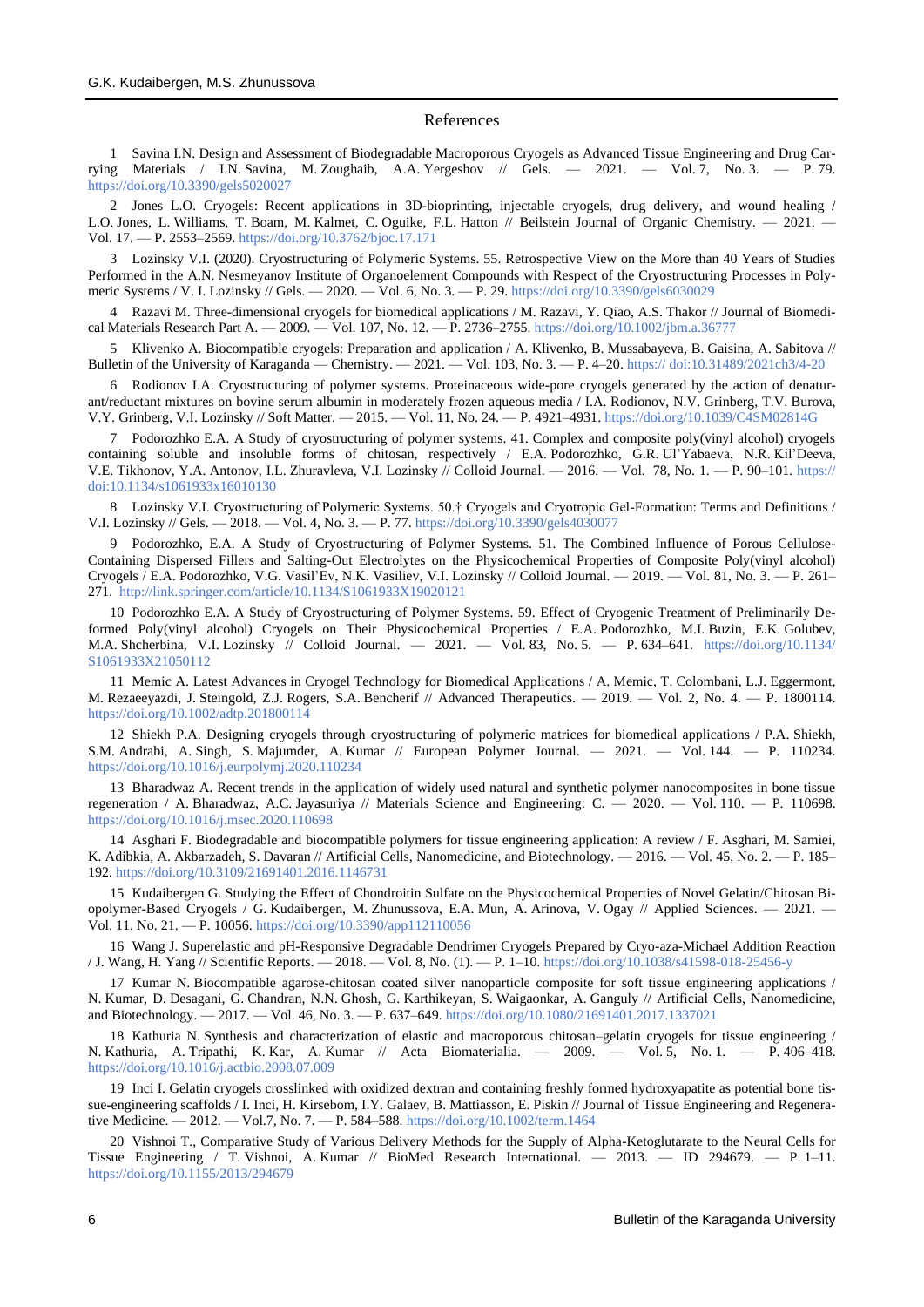21 Jurga M. The performance of laminin-containing cryogel scaffolds in neural tissue regeneration / M. Jurga, M.B. Dainiak, A. Sarnowska, A. Jablonska, A. Tripathi, F.M. Plieva, A. Kumar // Biomaterials. — 2011. — Vol. 32, No. 13. — P. 3423–3434. <https://doi.org/10.1016/j.biomaterials.2011.01.049>

22 Berillo D. Oxidized Dextran as Crosslinker for Chitosan Cryogel Scaffolds and Formation of Polyelectrolyte Complexes between Chitosan and Gelatin / D. Berillo, L. Elowsson, H. Kirsebom // Macromolecular Bioscience. — 2012. — Vol. 12, No. 8. — P. 1090–1099[. https://doi.org/10.1002/mabi.201200023](https://doi.org/10.1002/mabi.201200023)

23 Sarnowska A. Encapsulation of Mesenchymal Stem Cells by Bioscaffolds Protects Cell Survival and Attenuates Neuroinflammatory Reaction in Injured Brain Tissue after Transplantation / A. Sarnowska, A. Jablonska, M. Jurga, M. Dainiak, L. Strojek, K. Drela, K. Domanska-Janik // Cell Transplantation. — 2013. — Vol. 22, No. 1. — P. 67–82. [https://doi.org/10.3727/096368913X672172](https://doi.org/10.3727%2F096368913X672172)

24 Nieto-Suárez M. Preparation and characterization of crosslinked chitosan/gelatin scaffolds by ice segregation induced selfassembly / M. Nieto-Suárez, M.A. López-Quintela, M. Lazzari // Carbohydrate Polymers. — 2016. — Vol. 141. — P. 175–183. <https://doi.org/10.1016/j.carbpol.2015.12.064>

25 Fischetti T. Tripolyphosphate-Crosslinked Chitosan/Gelatin Biocomposite Ink for 3D Printing of Uniaxial Scaffolds / T. Fischetti, N. Celikkin, N.C. Negrini, S. Farè, W. Swieszkowski // Frontiers in Bioengineering and Biotechnology. — 2020. — Vol. 8[. https://doi.org/10.3389/fbioe.2020.00400](https://doi.org/10.3389/fbioe.2020.00400)

26 Derkach S.R. Polyelectrolyte Polysaccharide–Gelatin Complexes: Rheology and Structure / S.R. Derkach, Y.A. Kuchina, D.S. Kolotova, N.G. Voron'Ko // Polymers. — 2020. — Vol. 12, No. 2. — P. 266[. https://doi.org/10.3390/polym12020266](https://doi.org/10.3390/polym12020266)

27 Derkach S.R. The rheology of hydrogels based on chitosan–gelatin (bio)polyelectrolyte complexes / S.R. Derkach, N.G. Voron'Ko, N.I. Sokolan // Journal of Dispersion Science and Technology. — 2016. — Vol. 38, No. 10. — P. 1427-1434. <https://doi.org/10.1080/01932691.2016.1250218>

28 Voron'Ko N.G. The chitosan–gelatin (bio)polyelectrolyte complexes formation in an acidic medium / N.G. Voron'Ko, S.R. Derkach, Y.A. Kuchina, N.I. Sokolan // Carbohydrate Polymers. — 2016. — Vol. 138. — P. 265–272. <https://doi.org/10.1016/j.carbpol.2015.11.059>

29 Podorozhko E. A. A Study of Cryostructuring of Polymer Systems. 59. Effect of Cryogenic Treatment of Preliminarily Deformed Poly(vinyl alcohol) Cryogels on Their Physicochemical Properties / E.A. Podorozhko, M.I. Buzin, E.K. Golubev, M.A. Shcherbina, V.I. Lozinsky // Colloid Journal. — 2021. — Vol. 83, No. 5. — P. 634–641. <https://doi.org/10.1134/S1061933X21050112>

30 Insua I. Polyion complex (PIC) particles: Preparation and biomedical applications / I. Insua, A. Wilkinson, F. Fernandez-Trillo // European Polymer Journal. — 2016. — Vol. 81. — P. 198–215[. https://doi.org/10.1016/j.eurpolymj.2016.06.003](https://doi.org/10.1016/j.eurpolymj.2016.06.003)

31 Ramos D.P. Polyelectrolyte vs Polyampholyte Behavior of Composite Chitosan/Gelatin Films / D.P. Ramos, S. Sarjinsky, M. Alizadehgiashi, J. Möbus, E. Kumacheva // ACS Omega. — 2019. — Vol. 4, No. 5. — P. 8795–8803. <https://doi.org/10.1021/acsomega.9b00251>

32 Feng X. 3D Porous Chitosan Scaffolds Suit Survival and Neural Differentiation of Dental Pulp Stem Cells / X. Feng, X. Lu, D. Huang, J. Xing, G. Feng, G. Jin, X. Zhang // Cellular and Molecular Neurobiology. — 2014. — Vol. 34, No. 6. — P. 859–870. <https://doi.org/10.1007/s10571-014-0063-8>

33 Zheng K. Basic fibroblast growth factor promotes human dental pulp stem cells cultured in 3D porous chitosan scaffolds to neural differentiation / K. Zheng, G. Feng, J. Zhang, J. Xing, D. Huang, M. Lian, X. Feng // International Journal of Neuroscience. — 2020. — Vol. 131, No. 7. — P. 625–633[. https://doi.org/10.1080/00207454.2020.1744592](https://doi.org/10.1080/00207454.2020.1744592)

34 Caló E. Poly(vinyl alcohol)–Gantrez® AN cryogels for wound care applications / E. Caló, J. Barros, L. Ballamy, V.V. Khutoryanskiy // RSC Advances. — 2016. — Vol. 6, No. 107. — P. 105487-105494[. https://doi.org/10.1039/C6RA24573K](https://doi.org/10.1039/C6RA24573K)

35 Tripathi A. Modulated Crosslinking of Macroporous Polymeric Cryogel Affects In Vitro Cell Adhesion and Growth / A. Tripathi, T. Vishnoi, D. Singh, A. Kumar // Macromolecular Bioscience. — 2013. — Vol. 13, No. 7. — P. 838–850. <https://doi.org/10.1002/mabi.201200398>

36 Plieva F.M. Pore structure in supermacroporous polyacrylamide based cryogels / F.M. Plieva, M. Karlsson, M. Aguilar, D. Gomez, S. Mikhalovsky, I.Y. Galaev' // Soft Matter. — 2005. — Vol. 1, No. 4. — P. 303.<https://doi.org/10.1039/B510010K>

37 Rinaudo M. Chitin and chitosan: Properties and applications / M. Rinaudo // Progress in Polymer Science. — 2006. — Vol. 31, No. 7. — P. 603–632[. https://doi.org/10.1016/j.progpolymsci.2006.06.001](https://doi.org/10.1016/j.progpolymsci.2006.06.001)

38 Gómez-Guillén M. Functional and bioactive properties of collagen and gelatin from alternative sources: A review / M. Gómez-Guillén, B. Giménez, M. López-Caballero, M. Montero // Food Hydrocolloids. — 2011. — Vol. 25, No. 8. — P. 1813– 1827.<https://doi.org/10.1016/j.foodhyd.2011.02.007>

# Г.Қ. Құдайберген, М.С. Жунусова

# **Криогельдердің қасиеттеріне температураның әсерін зерттеу**

Криополимерлер тіндік инженерияда кеңінен қолданылатын 3D құрылымдық полимерлер класы болып табылады. Криополимеризация технологиясын қолдана отырып, діңгек жасушалар үшін негіз ретінде пайдалану үшін желатин мен хитозан негізіндегі физикалық байланыстырылған торланған макрокеуекті криогельдер –12 ºC, –30 ºC және –70 ºC температурада синтезделді. Функционалдық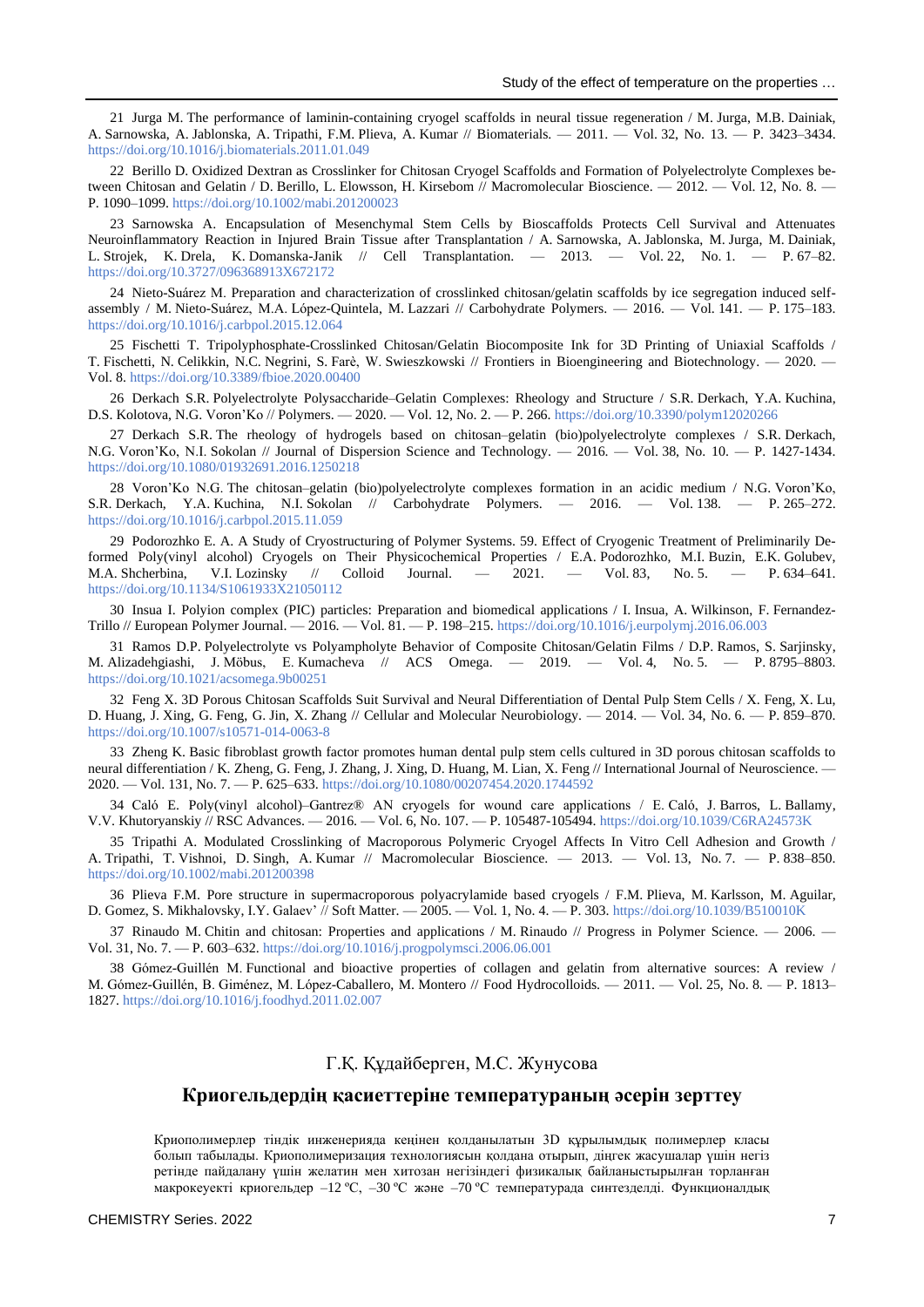топтардың болуы ИҚ спектроскопиясы арқылы зерттелінді. Температураның криогельдердің физикахимиялық қасиеттерге әсері зерттелді, мысалы, кеуектер көлемі, тығыздық, гель фракциясы және биодеградациясы. Алынған нәтижелер температура –12 ºС-тан –70 ºC-қа дейін төмендеген сайын криогельдердің кеуектер көлемі (87,6 %-ға дейін) және гельдік фракция (80 %-ға дейін) артып, криогельдердің тығыздығы (0,078 %-ге дейін) мен кеуектерінің кішірейетінін көрсетеді. Биодеградацияны зерттеу криополимерлену температурасының жоғарылауымен полимерлердің тұз ерітіндісіне қатысты ыдырайтын қасиеті жоғарылайтынын көрсетті. Электрондық микроскопияның нәтижелері синтезделген криогельдердің беттерінің кеуекті морфологиясын көрсетті. Кеуектің орташа мөлшері 150-ден 300 мкм-ге дейін өзгерді. Уыттылық сынағы криогельдерден алынған сулы сығындылардың егеуқұйрықтардың майлы тіндеріндегі МДЖ-ге жоғары уытты әсер етпейтінін көрсетті, өйткені жасуша өміршеңдігі 55–75 % құрады.

*Кілт сөздері*: криогель, желатин, хитозан, биополимер, уытты емес, биоүйлесімді, кеуекті, тін инженериясы.

# Г.Қ. Құдайберген, М.С. Жунусова

## **Исследование влияния температуры на свойства криогелей**

Криополимеры — это класс 3D структурных полимеров, которые широко используются в тканевой инженерии. Используя технологию криополимеризации, синтезированы физически сшитые макропористые криогели на основе желатина и хитозана при  $-12$  °C,  $-30$  °C и  $-70$  °C для применения в качестве основы клеточных культур. Наличие функциональных групп исследовано методом ИКспектроскопии. Изучено влияние температуры на физико-химические свойства, такие как объем пор, плотность, гелевая фракция и биодеградации криогелей. Полученные результаты показывают, что при понижении температуры от –12 ºC до –70 ºC увеличивается объем пор (до 87,6 %) и гелевой фракции (до 80 %), и уменьшается плотность (0,078 %) и размер пор криогелей. Исследование биодеградации показал, что при повышении температуры криополимеризации, полимеры обладают более деградируемым свойством по отношению к солевому раствору. Результаты электронной микроскопией показали пористую морфологию поверхностей синтезированных криогелей. Средний размер пор варьировался от 150 до 300 мкм. Тест на токсичность показал, что водные вытяжки из криогелей не оказывают высоко токсического действия на МСК жировой ткани крыс, поскольку жизнеспособность клеток составляла 55–75 %.

*Ключевые слова*: криогель, желатин, хитозан, биополимер, не токсичный, биосовместимый, пористость, тканевая инженерия.

#### References

1 Savina, I.N., Zoughaib, M., & Yergeshov, A.A. (2021). Design and Assessment of Biodegradable Macroporous Cryogels as Advanced Tissue Engineering and Drug Carrying Materials. *Gels*, *7*(3), 79.<https://doi.org/10.3390/gels5020027>

2 Jones, L.O., Williams, L., Boam, T., Kalmet, M., Oguike, C., & Hatton, F.L. (2021). Cryogels: Recent applications in 3Dbioprinting, injectable cryogels, drug delivery, and wound healing. *Beilstein Journal of Organic Chemistry, 17*, 2553–2569. <https://doi.org/10.3762/bjoc.17.171>

3 Lozinsky, V.I. (2020). Cryostructuring of Polymeric Systems. 55. Retrospective View on the More than 40 Years of Studies Performed in the A.N. Nesmeyanov Institute of Organoelement Compounds with Respect of the Cryostructuring Processes in Polymeric Systems. *Gels, 6*(3), 29.<https://doi.org/10.3390/gels6030029>

4 Razavi, M., Qiao, Y., & Thakor, A.S. (2019). Three-dimensional cryogels for biomedical applications. *Journal of Biomedical Materials Research Part A, 107*(12), 2736–2755.<https://doi.org/10.1002/jbm.a.36777>

5 Klivenko, A., Mussabayeva, B., Gaisina, B., & Sabitova, A. (2021). Biocompatible cryogels: Preparation and application. *Bulletin of the University of Karaganda — Chemistry, 103*(3), 4–20[. https://](https://chemistry-vestnik.ksu.kz/apart/2021-103-3/01.pdf) [doi:10.31489/2021ch3/4-20](https://chemistry-vestnik.ksu.kz/apart/2021-103-3/01.pdf)

6 Rodionov, I.A., Grinberg, N.V., Burova, T.V., Grinberg, V.Y., & Lozinsky, V.I. (2015). Cryostructuring of polymer systems. Proteinaceous wide-pore cryogels generated by the action of denaturant/reductant mixtures on bovine serum albumin in moderately frozen aqueous media. *Soft Matter, 11*(24), 4921–4931.<https://doi.org/10.1039/C4SM02814G>

7 Podorozhko, E.A., Ul'Yabaeva, G.R., Kil'Deeva, N. R., Tikhonov, V.E., Antonov, Y.A., Zhuravleva, I.L., & Lozinsky, V.I. (2016). A Study of cryostructuring of polymer systems. 41. Complex and composite poly(vinyl alcohol) cryogels containing soluble and insoluble forms of chitosan, respectively. *Colloid Journal, 78*(1), 90–101. [https://](https://link.springer.com/article/10.1134/S1061933X16010130) [doi:10.1134/s1061933x16010130](https://link.springer.com/article/10.1134/S1061933X16010130)

8 Lozinsky, V. (2018). Cryostructuring of Polymeric Systems. 50. Cryogels and Cryotropic Gel-Formation: Terms and Definitions. *Gels, 4*(3), 77[. https://doi.org/10.3390/gels4030077](https://doi.org/10.3390/gels4030077)

9 Podorozhko, E.A., Vasil'Ev, V.G., Vasiliev, N.K., & Lozinsky, V.I. (2019). A Study of Cryostructuring of Polymer Systems. 51. The Combined Influence of Porous Cellulose-Containing Dispersed Fillers and Salting-Out Electrolytes on the Physicochemical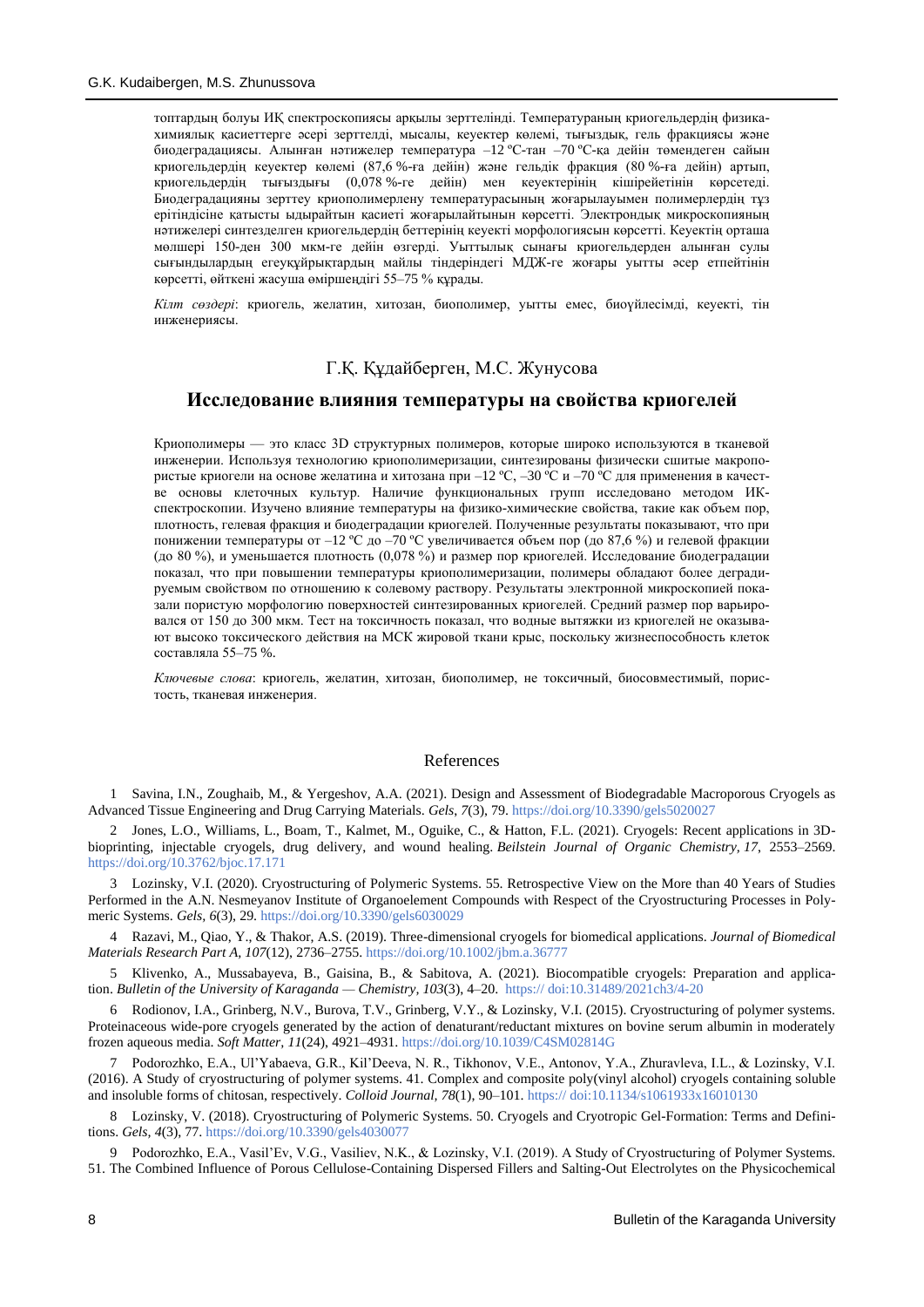Properties of Composite Poly(vinyl alcohol) Cryogels. *Colloid Journal, 81*(3), 261–271. [http://link.springer.com/article/10.1134/S1061933X19020121](http://link.springer.com/article/10.1134/S1061933X19020121?utm_source=researcher_app&utm_medium=referral&utm_campaign=RESR_MRKT_Researcher_inbound)

10 Podorozhko, E. A., Buzin, M. I., Golubev, E. K., Shcherbina, M. A., & Lozinsky, V. I. (2021). A Study of Cryostructuring of Polymer Systems. 59. Effect of Cryogenic Treatment of Preliminarily Deformed Poly(vinyl alcohol) Cryogels on Their Physicochemical Properties. *Colloid Journal, 83*(5), 634-641[. https://doi.org/10.1134/S1061933X21050112](https://doi.org/10.1134/S1061933X21050112)

11 Memic, A., Colombani, T., Eggermont, L. J., Rezaeeyazdi, M., Steingold, J., Rogers, Z. J., Bencherif, S. A. (2019). Latest Advances in Cryogel Technology for Biomedical Applications. *Advanced Therapeutics, 2*(4), 1800114. <https://doi.org/10.1002/adtp.201800114>

12 Shiekh, P.A., Andrabi, S.M., Singh, A., Majumder, S., & Kumar, A. (2021). Designing cryogels through cryostructuring of polymeric matrices for biomedical applications. *European Polymer Journal, 144*, 110234. <https://doi.org/10.1016/j.eurpolymj.2020.110234>

13 Bharadwaz, A., & Jayasuriya, A.C. (2020). Recent trends in the application of widely used natural and synthetic polymer nanocomposites in bone tissue regeneration. *Materials Science and Engineering: C, 110*, 110698. <https://doi.org/10.1016/j.msec.2020.110698>

14 Asghari, F., Samiei, M., Adibkia, K., Akbarzadeh, A., & Davaran, S. (2016). Biodegradable and biocompatible polymers for tissue engineering application: A review. *Artificial Cells, Nanomedicine, and Biotechnology, 45*(2), 185–192. <https://doi.org/10.3109/21691401.2016.1146731>

15 Kudaibergen, G., Zhunussova, M., Mun, E. A., Arinova, A., & Ogay, V. (2021). Studying the Effect of Chondroitin Sulfate on the Physicochemical Properties of Novel Gelatin/Chitosan Biopolymer-Based Cryogels. *Applied Sciences, 11*(21), 10056. <https://doi.org/10.3390/app112110056>

16 Wang, J., & Yang, H. (2018). Superelastic and pH-Responsive Degradable Dendrimer Cryogels Prepared by Cryo-aza-Michael Addition Reaction. *Scientific Reports, 8*(1).<https://doi.org/10.1038/s41598-018-25456-y>

17 Kumar, N., Desagani, D., Chandran, G., Ghosh, N.N., Karthikeyan, G., Waigaonkar, S., & Ganguly, A. (2017). Biocompatible agarose-chitosan coated silver nanoparticle composite for soft tissue engineering applications. *Artificial Cells, Nanomedicine, and Biotechnology, 46*(3), 637–649.<https://doi.org/10.1080/21691401.2017.1337021>

18 Kathuria, N., Tripathi, A., Kar, K., & Kumar, A. (2009). Synthesis and characterization of elastic and macroporous chitosan– gelatin cryogels for tissue engineering. *Acta Biomaterialia, 5*(1), 406–418[. https://doi.org/10.1016/j.actbio.2008.07.009](https://doi.org/10.1016/j.actbio.2008.07.009)

19 Inci, I., Kirsebom, H., Galaev, I.Y., Mattiasson, B., & Piskin, E. (2012). Gelatin cryogels crosslinked with oxidized dextran and containing freshly formed hydroxyapatite as potential bone tissue-engineering scaffolds. *Journal of Tissue Engineering and Regenerative Medicine, 7*(7), 584–588[. https://doi.org/10.1002/term.1464](https://doi.org/10.1002/term.1464)

20 Vishnoi, T., & Kumar, A. (2013). Comparative Study of Various Delivery Methods for the Supply of Alpha-Ketoglutarate to the Neural Cells for Tissue Engineering. *BioMed Research International, 2013*, 1–11.<https://doi.org/10.1155/2013/294679>

21 Jurga, M., Dainiak, M. B., Sarnowska, A., Jablonska, A., Tripathi, A., Plieva, F. M., Kumar, A. (2011). The performance of laminin-containing cryogel scaffolds in neural tissue regeneration. *Biomaterials, 32*(13), 3423–3434. <https://doi.org/10.1016/j.biomaterials.2011.01.049>

22 Berillo, D., Elowsson, L., & Kirsebom, H. (2012). Oxidized Dextran as Crosslinker for Chitosan Cryogel Scaffolds and Formation of Polyelectrolyte Complexes between Chitosan and Gelatin. *Macromolecular Bioscience, 12*(8), 1090–1099. <https://doi.org/10.1002/mabi.201200023>

23 Sarnowska, A., Jablonska, A., Jurga, M., Dainiak, M., Strojek, L., Drela, K., Domanska-Janik, K. (2013). Encapsulation of Mesenchymal Stem Cells by Bioscaffolds Protects Cell Survival and Attenuates Neuroinflammatory Reaction in Injured Brain Tissue after Transplantation. *Cell Transplantation, 22*(1\_suppl), 67–82. [https://doi.org/10.3727/096368913X672172](https://doi.org/10.3727%2F096368913X672172)

24 Nieto-Suárez, M., López-Quintela, M.A., & Lazzari, M. (2016). Preparation and characterization of crosslinked chitosan/gelatin scaffolds by ice segregation induced self-assembly. *Carbohydrate Polymers, 141*, 175–183. <https://doi.org/10.1016/j.carbpol.2015.12.064>

25 Fischetti, T., Celikkin, N., Negrini, N.C., Farè, S., & Swieszkowski, W. (2020). Tripolyphosphate-Crosslinked Chitosan/Gelatin Biocomposite Ink for 3D Printing of Uniaxial Scaffolds. *Frontiers in Bioengineering and Biotechnology, 8*. <https://doi.org/10.3389/fbioe.2020.00400>

26 Derkach, S. R., Kuchina, Y. A., Kolotova, D. S., & Voron'Ko, N. G. (2020). Polyelectrolyte Polysaccharide–Gelatin Complexes: Rheology and Structure. *Polymers, 12*(2), 266.<https://doi.org/10.3390/polym12020266>

27 Derkach, S.R., Voron'Ko, N.G., & Sokolan, N.I. (2016). The rheology of hydrogels based on chitosan–gelatin (bio)polyelectrolyte complexes. *Journal of Dispersion Science and Technology, 38*(10), 1427–1434. <https://doi.org/10.1080/01932691.2016.1250218>

28 Voron'Ko, N.G., Derkach, S.R., Kuchina, Y.A., & Sokolan, N.I. (2016). The chitosan–gelatin (bio)polyelectrolyte complexes formation in an acidic medium. *Carbohydrate Polymers, 138*, 265–272[. https://doi.org/10.1016/j.carbpol.2015.11.059](https://doi.org/10.1016/j.carbpol.2015.11.059)

29 Podorozhko, E.A., Buzin, M.I., Golubev, E.K., Shcherbina, M.A., & Lozinsky, V.I. (2021). A Study of Cryostructuring of Polymer Systems. 59. Effect of Cryogenic Treatment of Preliminarily Deformed Poly(vinyl alcohol) Cryogels on Their Physicochemical Properties. *Colloid Journal, 83*(5), 634–641.<https://doi.org/10.1134/S1061933X21050112>

30 Insua, I., Wilkinson, A., & Fernandez-Trillo, F. (2016). Polyion complex (PIC) particles: Preparation and biomedical applications. *European Polymer Journal, 81*, 198–215.<https://doi.org/10.1016/j.eurpolymj.2016.06.003>

31 Ramos, D. P., Sarjinsky, S., Alizadehgiashi, M., Möbus, J., & Kumacheva, E. (2019). Polyelectrolyte vs Polyampholyte Behavior of Composite Chitosan/Gelatin Films. *ACS Omega, 4*(5), 8795–8803[. https://doi.org/10.1021/acsomega.9b00251](https://doi.org/10.1021/acsomega.9b00251)